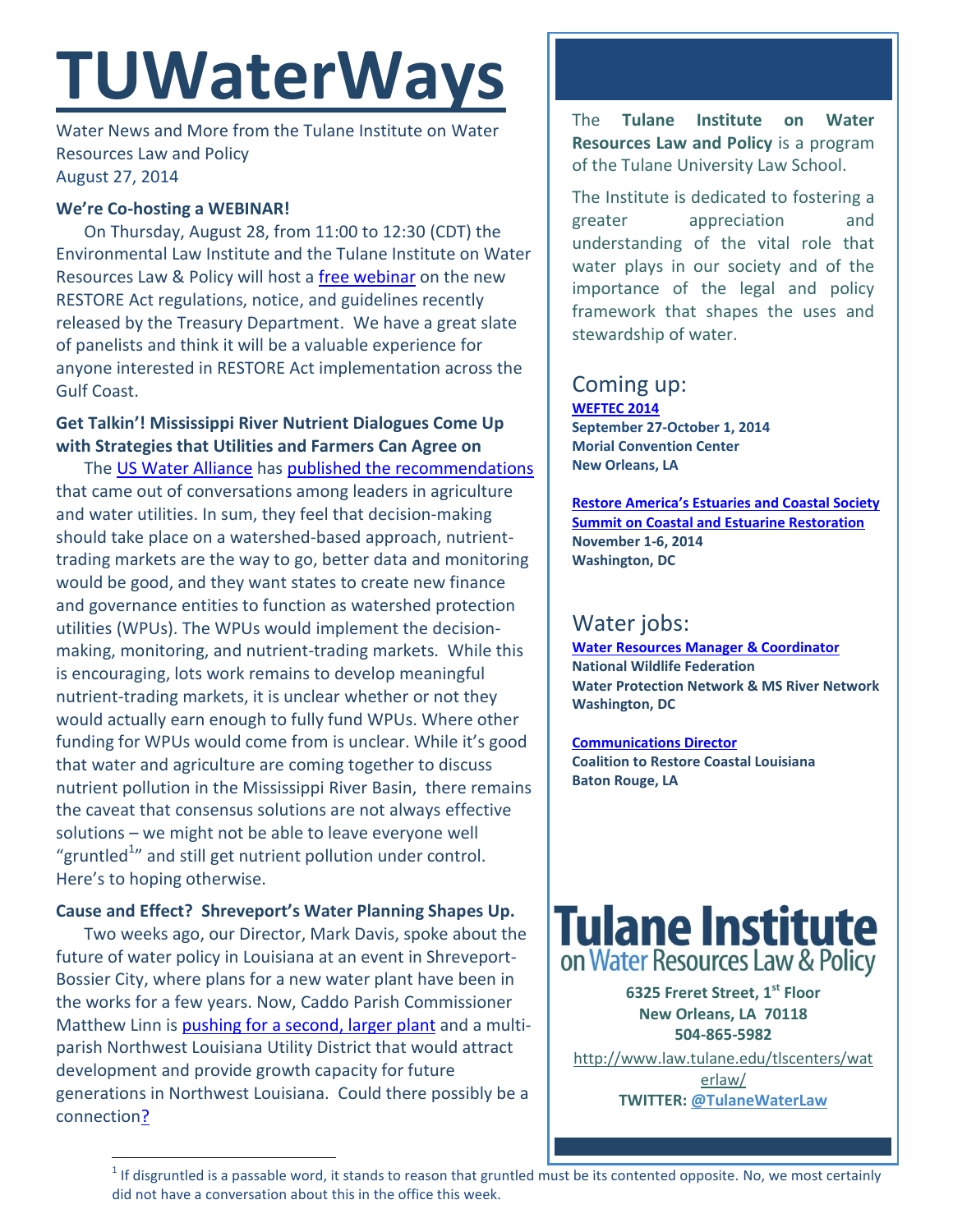### **War in Iraq Now About Controlling Water and Water Infrastructure**

The Fertile Crescent. 7,500 years of civilization. The birthplace of agriculture (one of them, anyway). The Tigris and Euphrates Rivers have been a center of history and civilization since Gilgamesh. Now, the evermutating conflict in the Middle East has come to center on controlling these two rivers. ISIS, or the Islamic Caliphate, has [pushed to control](http://e360.yale.edu/feature/mideast_water_wars_in_iraq_a_battle_for_control_of_water/2796/) these rivers as they flow through northern Iraq and Syria. Last year, they took the Taqba Dam on the Euphrates in Syria, in April they took the Fallujah Dam on the Euphrates in central Iraq, and this summer they took the Mosul Dam on the Tigris in Northern Iraq. At such dams, the Caliphate can starve, shut down, or flood dependent populations as they see fit. Well, they could if they possessed the water management skills.

It's a terribly dangerous situation for millions – especially given that these dams [weren't the most stable](http://www.reuters.com/article/2014/08/19/us-iraq-security-mosul-dam-idUSKBN0GJ1X720140819) to begin with. So dangerous, that once the American airstrikes began this month, [two days of assaults](http://www.nytimes.com/2014/08/20/world/middleeast/in-retaking-of-iraqi-dam-evidence-of-american-impact.html?partner=rssnyt&emc=rss&_r=0) were concentrated on the Mosul Dam so that Kurdish and Iraqi fighters could reclaim the dam from the insurgents. While the Mosul Dam is held by the Iraqi government, for now, insurgents can still wreak havoc in at least two countries simply by mismanaging the other dams they still control.

## **New USGS Report Growing Level of Salt in Surface Waters**

Are we salting the earth ourselves? A USGS [report](http://pubs.usgs.gov/sir/2014/5012/) found that sodium, sulfate, chloride, and magnesium salts are being found in [increasing amounts](http://www.theguardian.com/sustainable-business/2014/aug/21/geological-survey-salinity-pure-water-shortage-chemical-runoff-agribusiness-watershed) in our surface waters. Most of the salts come from natural sources – underlying geologic features, but the rest is manmade. Although large amounts come from pastures, urban land uses, and farms, the largest culprit is road de-icer. 37,000,000 metric tons of the stuff winds up in the country's streams. Not only does it increase costs for water treatment, stunt agricultural productivity, and limit industries that rely on clean water, but it could deprive us of the next great energy source.

MIT engineers are undertaking a study to use the salt differential between river water and seawater to create power using [pressure retarded osmosis.](http://phys.org/news/2014-08-power-river-seawater.html) If our streams keep getting saltier, the next great energy hope has little hope of succeeding.

### **American West So Dry It's Rising Like a Souffle'**

Let us take a moment to talk, again, about the drought in California and the American West. How dry is it? So dry that [the earth is lifting!](http://www.latimes.com/local/la-me-groundwater-20140822-story.html) A new [study](https://dl.dropboxusercontent.com/u/70191956/Borsa_Science_GPSDrought_revised.pdf) by USGS and Scripps Institution of Oceanography shows that the West has lost 63 trillion gallons of water in a year and a half. The loss of groundwater and emptying of [reservoirs](https://imgur.com/a/IgoUq) is so great that the West, on average, has lifted 1/6 of an inch since 2013. This is because, although loss of water makes soils sink (like in New Orleans or Houston), loss of water makes bedrock rise because the weight of the water is lifted off of it. Those 63 trillion gallons of water that has left the West in the last 18 months weighed 525,240,000,000,000 pounds, so places that have seen the greatest rise are where the loss of snowpack and groundwater has been the greatest.

What is being done? Well, [surface water withdrawals](http://www.circleofblue.org/waternews/2014/commentary/editorial-in-the-circle-fresh-focus/usgs-report-california-freshwater-withdrawals-lowest-since-1960s/) of freshwater in California are actually at their lowest in almost 50 years, but that might be just because there is less surface water to withdraw. Groundwater withdrawals are extremely high, and the [collapse of aquifers](http://news.nationalgeographic.com/news/2014/08/140819-groundwater-california-drought-aquifers-hidden-crisis/) unable to sufficiently recharge seems imminent. Lawmakers in Sacramento have responded with a \$7.5-billion [water bond](http://www.latimes.com/local/politics/la-me-pol-water-bond-20140814-story.html) that will be decided by the state's voters in November. Will that be enough? Who knows? It partly depends on whether this is "just" a drought or this is the new normal for the West. Either way, they better figure out something. A new [study](http://www.eartheconomics.org/FileLibrary/file/Reports/Earth%20Economics%20Colorado%20River%20Basin%20ESV%20FINAL.pdf) just published by Earth Economics shows that the ecosystems supported by the Colorado River Basin alone provide up to half-a-trillion dollars in economic benefits each year.

## **It Came From Beneath the Ice!**

You [know](https://en.wikipedia.org/wiki/Who_Goes_There%3F) [all](http://www.imdb.com/title/tt0084787/) [those](http://www.imdb.com/title/tt0905372) [horror](http://www.imdb.com/title/tt0370263/) [and](https://en.wikipedia.org/wiki/A_Colder_War) [sci-fi](https://en.wikipedia.org/wiki/At_the_Mountains_of_Madness) [movies](http://www.imdb.com/title/tt0044121/) and [stories](http://www.imdb.com/title/tt0487037/) [where](http://www.imdb.com/title/tt0418279/) [monsters](http://www.imdb.com/title/tt0053768/) [who](https://en.wikipedia.org/wiki/The_Ice_Warriors) [are](http://www.imdb.com/title/tt0104187/) thawed out from frozen depths? Maybe they're not that far off. A [new study](http://www.nature.com/news/lakes-under-the-ice-antarctica-s-secret-garden-1.15729?WT.mc_id=TWT_NatureNews) published in *[Nature](http://www.nature.com/nature/journal/v512/n7514/full/nature13667.html)* shows just what is lurking down there beneath Antarctica's glaciers, and it's a whole lot! They drilled through 800 meters of ice near the South Pole to reach Lake Whillans – 60 square kilometers in area, but only 2 meters deep – to take a baseball batsized cylinder's worth of water from one of the world's most isolated water bodies. They found nearly 4,000 species of bacteria and archaea making up a rich ecosystem that hasn't seen the sun for at least 120,000 years. They get oxygen from air bubbles in the ice above, have little access to carbon dioxide, and get energy by oxidizing iron, sulfur, and ammonium. So before you decide to head down to Antarctica to open up the next